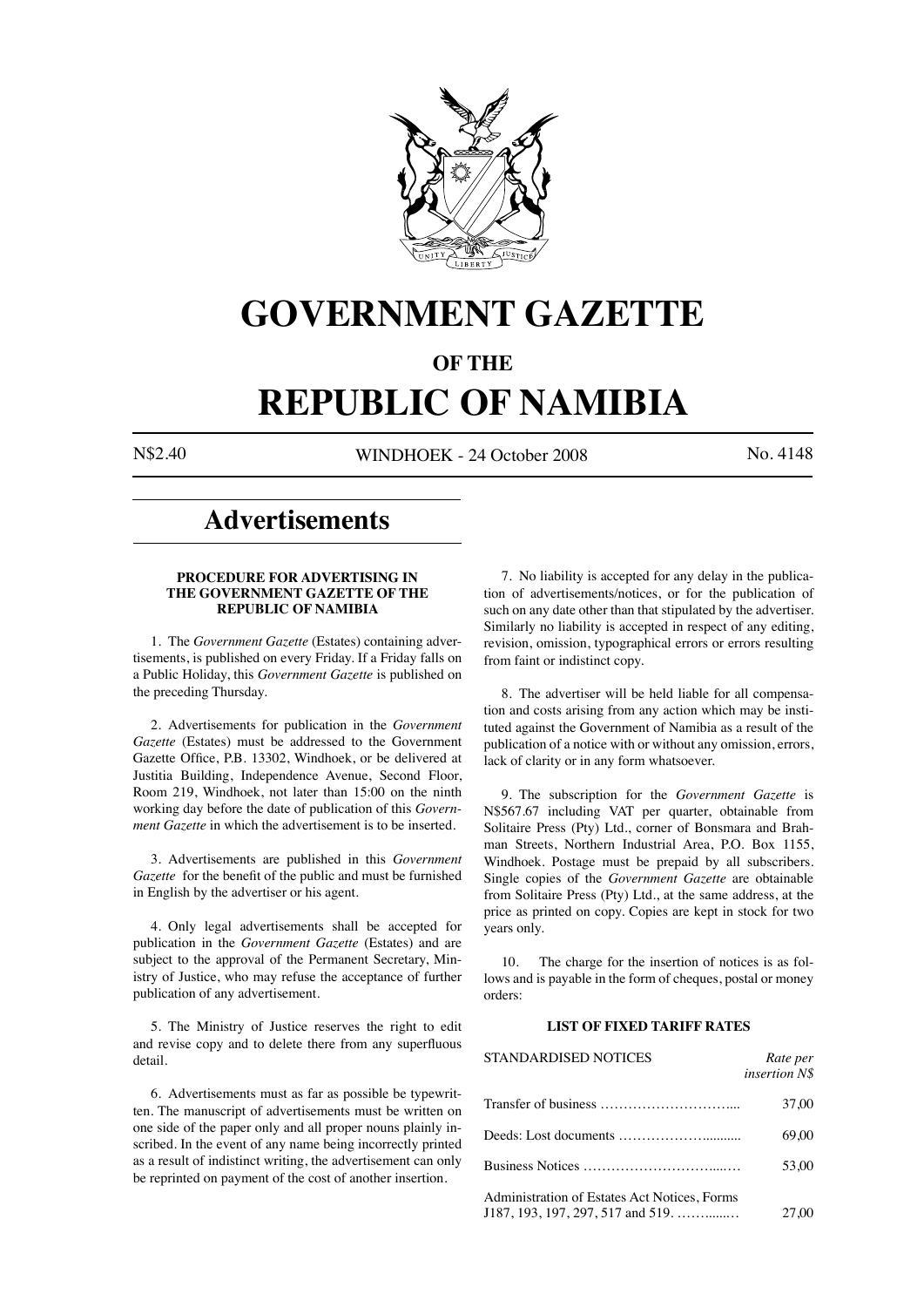| Insolvency Act and Company Act Notices:                                                                                                                                                                 | 48,00  |
|---------------------------------------------------------------------------------------------------------------------------------------------------------------------------------------------------------|--------|
| N.B. Forms 2 and 6 additional statements according<br>to word count table, added to the basic tariff.                                                                                                   | 333,00 |
| Naturalisation notices (including a reprint for the                                                                                                                                                     | 27,00  |
| Unclaimed moneys - only in the <i>Government</i><br>Gazette, closing date 15 January (per entry of                                                                                                      | 13,00  |
|                                                                                                                                                                                                         | 53,00  |
|                                                                                                                                                                                                         | 27,00  |
| <b>NON-STANDARDISED NOTICES</b>                                                                                                                                                                         |        |
| Company notices:                                                                                                                                                                                        |        |
| Short notices: Meetings, resolutions, offers of<br>compromise, conversions of companies, voluntary<br>windings-up, etc.: closing of members' registers<br>for transfer and/or declarations of dividends | 120,00 |
| Declaration of dividends with profit statements,                                                                                                                                                        |        |
|                                                                                                                                                                                                         | 267,00 |
| Long notices: Transfers, changes in respect of<br>chares or capital redemptions resolutions                                                                                                             |        |

| shares or capital, redemptions, resolutions, |        |
|----------------------------------------------|--------|
|                                              | 373,00 |
|                                              |        |

#### **FORM J 187**

#### **LIQUIDATION AND DISTRIBUTION ACCOUNTS IN DECEASED ESTATES LYING FOR INSPECTION**

In terms of section  $35(5)$  of Act 66 of 1965, notice is hereby given that copies of the liquidation and distribution accounts (first and final, unless otherwise stated) in the estates specified below will be open for the inspection of all persons interested therein for a period of 21 days (or shorter or longer if specially stated) from the date specified or from the date of publication hereof, whichever may be the later, and at the offices of the Master and Magistrate as stated.

Should no objection thereto be lodged with the Master concerned during the specified period, the executor will proceed to make payments in accordance with the accounts.

408/2007 VON HOLY Alexander, 5206115002089, 3 Ridgewood, Northcliff, Johannesburg, South Africa. Windhoek. Windhoek. Du Toit Associates, P.O. Box 2004, Windhoek.

1022/2007 KAZMAIER Ida Getrud Dorothea, 250- 22800144, No. 99, Rhode Avenue, Swakopmund. Swakopmund. Windhoek. Engling, Stritter, 12 Love Street, Windhoek.

1063/2008 FÖRTSCH Erich Bernhard, 340426050- 54081, 10 Bismarck Street, Bismarck Flat 7, Swakopmund. Swakopmund. Windhoek. Bank Windhoek Limited (Trust Department), P.O. Box 15, Windhoek.

193/2008 SCHOONBEE Phillipus Petrus Ignatius, 40082400342, Erf 91, Uis. Susanna Getruida Schoonbee, 4010110015000. Swakopmund. Windhoek. Bank Windhoek Limited, P.O. Box 15, Windhoek.

|                                                  | 120,50 |
|--------------------------------------------------|--------|
| Liquidators' and other appointees' notices       | 80.00  |
|                                                  | 120.00 |
|                                                  |        |
| <b>SALES IN EXECUTION AND OTHER PUBLICSALES:</b> |        |
|                                                  |        |
|                                                  | 207.00 |
|                                                  |        |
| Public auctions, sales and tenders:              |        |
|                                                  | 69.00  |
|                                                  | 171.00 |
|                                                  | 253.00 |
|                                                  |        |
| <b>ORDERS OF THE COURT</b>                       |        |
|                                                  |        |

| Provisional and final liquidations or                  |        |
|--------------------------------------------------------|--------|
|                                                        |        |
| Reduction of change in capital mergers, offers         |        |
|                                                        | 157.00 |
| Judicial managements, <i>curator bonis</i> and similar |        |
|                                                        | 373.00 |
|                                                        | 48.00  |
| Supersession and discharge of petitions (J.158)        | 40,00  |

11. The charge for the insertion of advertisements other than the notices mentioned in paragraph 10 is at the rate of N\$13,00 per cm double column. (Fractions of a cm must be calculated as a cm).

12. No advertisements shall be inserted unless the charge is prepaid. Cheques, drafts, postal or money orders must be made payable to the Ministry of Justice, Private Bag 13302, Windhoek.

895/2008 JANSEN Johannes Christiaan, 4201300- 0022, Windhoek. Maggie Christina Jansen, 44121000447. Windhoek. Bank Windhoek Limited (Trust Department), P.O. Box 15, Windhoek.

148/2007 ESPACH Johannes Andries, 31021001- 00241, Erf 8, Grootfontein. Grootfontein. Windhoek. First National Trust, P.O. Box 448, Windhoek.

261/2008 HOUGH Jacobus Johannes Andries, 490- 71900282, 22 Socrates Street, Academia, Windhoek. Jaenette Hough, 54122800137. Windhoek. Windhoek. First National Trust, P.O. Box 448, Windhoek.

 43/2008 LIEBENBERG Christiaan Rudolf, 560- 40500166, Erf 589, Academia, Windhoek. Windhoek. First National Trust, P.O. Box 448, Windhoek.

962/2008 HUBSCHLE Otto Johannes Bernhard, 45100900199, Windhoek. Windhoek. Windhoek. First National Trust, P.O. Box 448, Windhoek.

911/2007 ORUB David, 4807170500577, Erf 454, Ceaser Street, Wanaheda, Windhoek. Angelika Orus, 6301250- 0456. Windhoek. Harmony Capital Investments, P.O. Box 6507, Ausspannplatz, Windhoek.

\_\_\_\_\_\_\_\_\_\_\_\_\_\_\_\_

#### **FORM J 193**

#### **NOTICE TO CREDITORS IN DECEASED ESTATES**

All persons having claims against the estates mentioned below are hereby called upon to lodge their claims with the executors concerned, within 30 days (or otherwise as indicated) calculated from the date of publication hereof. The information is given in the following order: Estate number, surname and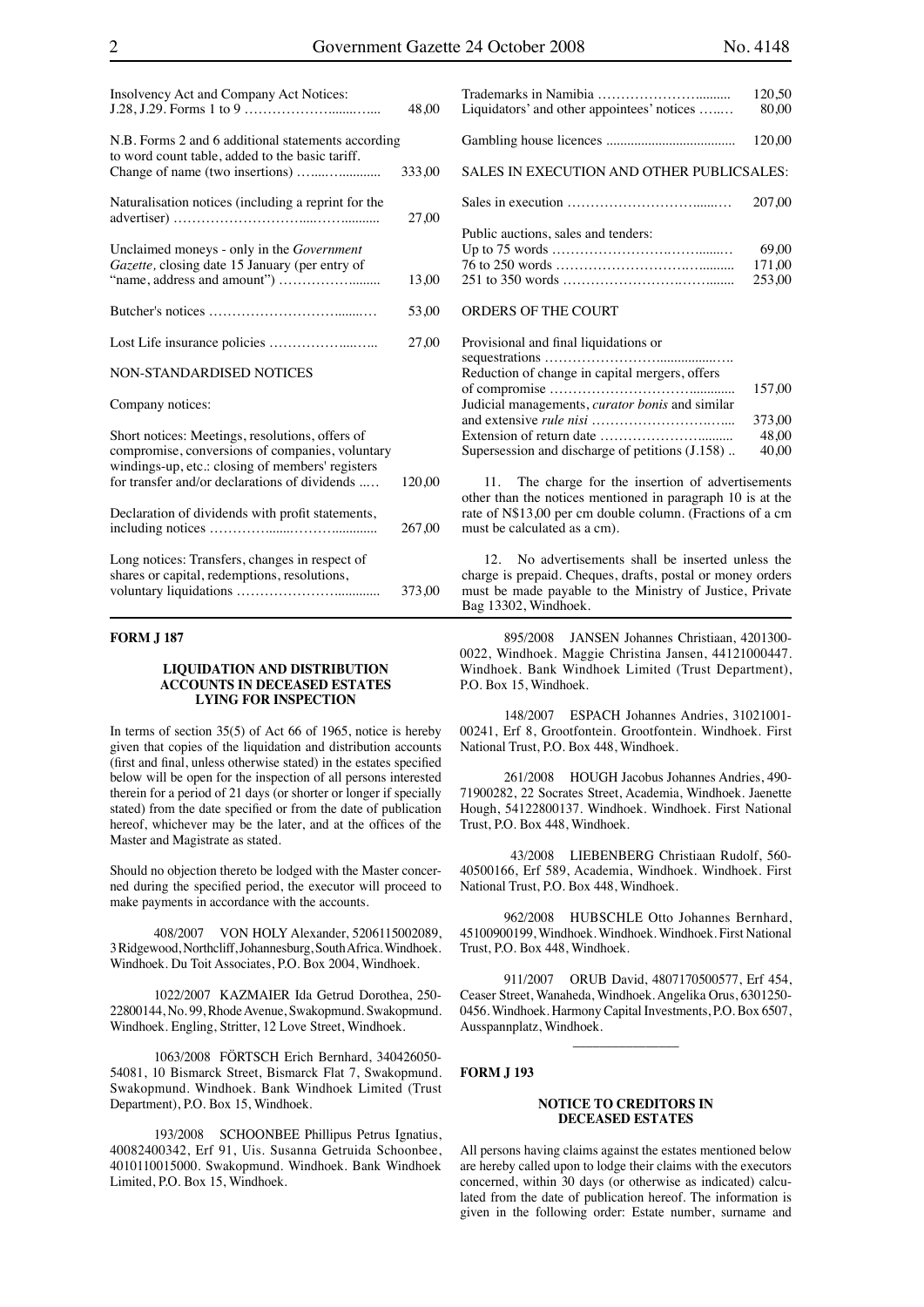Christian names, date of birth, identity number, last address, date of death; surviving spouse's names, surname, date of birth and identity number; name and address of executor or authorised agent, period allowed for lodgement of claims if other than 30 days.

359/2008 PIENAAR Carl, Windhoek, 15 February 1979, 79021510650, No. 46, Reivilo Street, Gobabis, 27 January 2008. Kempen & Scholtz Legal Practitioners, P.O. Box 55, Gobabis.

1320/2008 ORAM Jane Lorraine, Windhoek, 28 October 1947, 47102800193, Windhoek, 27 August 2008. David Oram, 10 September 1948, 48091000588. M. Visser, Standard Executors & Trustees, P.O. Box 2164, Windhoek, Namibia.

1291/2008 VAN HEERDEN Ursel Ingrid, Windhoek, 23 September 1935, 16 Theo-Ben Gurirab Street, Walvis Bay, 25 August 2008. P.W. Rossouw, Wouter Rossouw Legal Practitioners, Unit 13, Second Floor, CLA-Building, 84 Theo-Ben Gurirab Street, P.O. Box 3110, Walvis Bay.

454/2008 HOBOHM Gerd Herald, 4 April 1947, 4704040101258, Portion 10 (Kempinski) of Farm Aris No. 29, Windhoek, Namibia, 11 April 2008. Friedrich Christian Brandt, Chris Brandt Attorneys, 29 Heinitzburg Street, Windhoek, Republic of Namibia, P.O. Box 11292, Windhoek, Republic of Namibia.

819/2008 SCHAEFER Harry Helmut, Windhoek, 3 May 1921, 21050300076, Bismarck Flat No. 10, Swakopmund, 12 June 2008. Diekmann Associates, P.O. Box 24217, Windhoek.

1248/2008 VAN WYK Gert, Windhoek, 30 August 1957, 57083000352, Windhoek, 14 September 2008. Katrina Johanna van Wyk, 15 June 1957, 57061500298. F.M. Oehl Trust cc, P.O. Box 90290, Windhoek, Namibia.

889/2008 ERASMUS Shoopala, Windhoek, 7 September 1957, 57090700038, Erf 1776, Ukon Street, Wanaheda, Windhoek. Josofina Erasmus, 12 January 1965, 65011200094. Bank Windhoek Ltd, P.O. Box 15, Windhoek.

1316/2008 DUFFY Ciaran, 9 June 1966, Van Coller Street 70, Windhoek, Namibia, 15 September 2008. Hans-Bruno Gerdes, Engling, Stritter & Partners, P.O. Box 43, 12 Love Street, Windhoek.

781/1999 SMIT Belinda Marguerite, 18 April 1963, 6304180149007, Bloemfontein, South Africa, 22 February 1986. Andre Smit, 4 June 1963, 6306045029001. Patricia Celeste Theart, Erf 1652, Extention 6, P.O. Box 519, Rundu. Van der Merwe-Greef Inc., 20 Bismarck Street, Windhoek.

\_\_\_\_\_\_\_\_\_\_\_\_\_\_\_\_\_

#### **FORM J29**

#### **FIRST MEETING OF CREDITORS, CONTRIBUTORIES MEMBERS OF DEBENTURE HOLDERS OF SEQUESTRATED ESTATES, COMPANIES BEING WOUND UP OR PLACED UN-DER JUDICIAL MANAGEMENT**

The estates and companies mentioned below having been placed under sequestration, being wound up or having been placed under provisional judicial management by order of the High Court of Namibia, the Master of the High Court hereby gives notice pursuant to section  $17(4)$  and  $40(1)$  of the Insolvency Act, 1973, and sections 356(1), 364(1) and 429 of the Companies Act, 1973, that a first meeting of creditors, contributories, members or debenture holders of the said estates or companies will be held on the dates and at the times and places mentioned below, for proof of claims

against the estates or companies, the election of trustees, liquidators or judicial managers or provisional judicial managers or for the purposes referred to in section 364 or 431 of Act 61 of 1973, as the case may be.

W17/07 **Esmeralda and Serge du Plessis.** Date upon which order was made: Final order: 26 November 2008. Date, time and place of meeting: 12 November 2008, 10h00, Master of the High Court Building, Windhoek.

W32/08 **Shawn Quintin Kotze.** Date upon which order was made: Final order: 26 September 2008. Date, time and place of meeting: 12 November 2008, 10h00, Master of the High Court Building, Windhoek.

\_\_\_\_\_\_\_\_\_\_\_\_\_\_\_\_\_

#### **FORM 4**

#### **LIQUIDATION ACCOUNTS AND PLANS OF DISTRIBUTION OR CONTRIBUTION IN SEQUES-TRATED ESTATES OR COMPANIES BEING WOUND UP**

Pursuant to section 77 of the Co-operatives Act 1996 (as amended) notice is hereby given that the liquidation accounts and plans of distribution or contribution in the estates or companies/cooperatives mentioned below, will lie for inspection of creditors at the offices of the Registrar of Co-operatives, Luther Street, Windhoek and Investment Trust Company (Pty) Ltd .The particulars given are the following order: Name and description of estate/cooperative, description of account, place of account lying for inspection.

W30/98 **Insolvent Estate: Leon and Monica Carstens**. Fifth Supplementary First and Final Liquidation and Distribution Account. Office of the Master of the High Court, Windhoek and at a period of 14 days as from the **24 October 2008**. D.J. Bruni, Trustee, Investment Trust Company (Pty) Ltd, P.O. Box 11267, Klein Windhoek.

W07/04 **Insolvent Estate: Christo and Jacoba Awenal Beyleveld t/a Kloppies Motors and Indraf Restaurant**. Fourth Supplementary First and Final Liquidation and Distribution Account. Office of the Master of the High Court, Windhoek and Magistrate of Keetmanshoop at a period of 14 days as from the **24 October 2008**. D.J. Bruni, Trustee, Investment Trust Company (Pty) Ltd, P.O. Box 11267, Klein Windhoek.

W14/06 **Dei-Yar Investments cc, Reg. No. cc/ 2001/0720 - In liquidation**. First Liquidation and Distribution Account. Master: Windhoek, Namibia. Executrust (Pty) Ltd, P.O. Box 32098, Windhoek, Namibia.

 $\overline{\phantom{a}}$  , where the contract of the contract of the contract of the contract of the contract of the contract of the contract of the contract of the contract of the contract of the contract of the contract of the contr

#### **IN THE MAGISTRATE'S COURT FOR THE DISTRICT OF OTAVI**

**HELD AT OTAVI CASES NO: 17/07,18/07**

In the matter between:

**CENTRAL-NORTH ELECTRICITY DISTRIBUTION COMPANY (PTY) LTD** Plaintiff

and

**LAIMI D ONESMUS** Defendant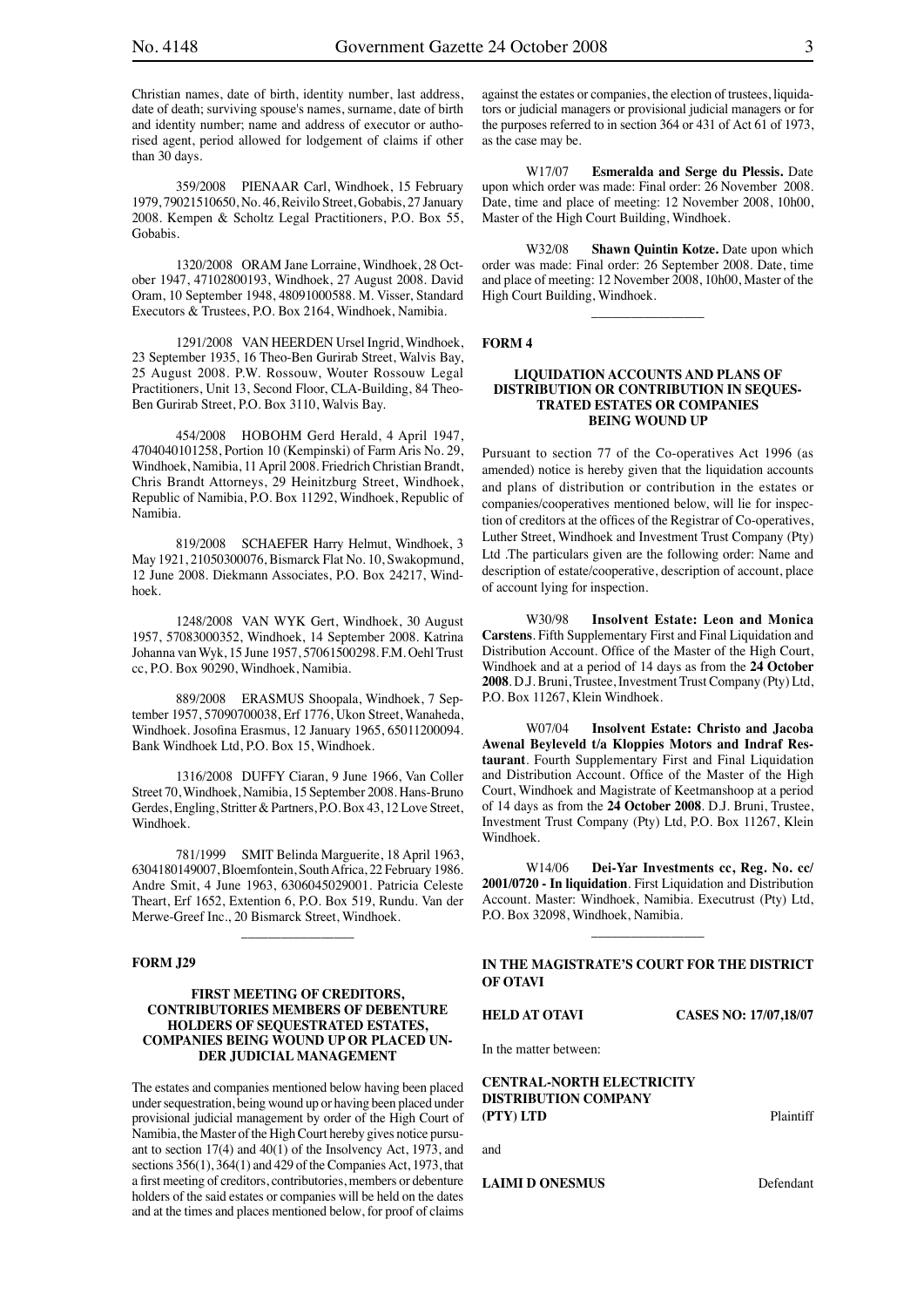#### **NOTICE OF SALE IN EXECUTION**

In Execution of a Judgment against the abovenamed Defendant, by the above Honourable Court on **20 MARCH 2008**, the following immoveable property will be sold without reserve and voetstoots by the Messenger of the Court of the district of **OTAVI, 7 NOVEMBER 2008** at **10h00** at THE FARM KLEIN OTAVI NO 799, OTAVI, NAMIBIA.

| <b>CERTAIN:</b>                   | Prt 11 (called Beperk) (A Portion of Prt<br>6) of the Farm Klein Otavi No 799     |
|-----------------------------------|-----------------------------------------------------------------------------------|
| SITUATE:                          | Registration Division "B"                                                         |
| MEASURING:                        | 25 Hectares                                                                       |
| HEID BY:                          | Deed of Transfer No: T 5161/1998                                                  |
| <b>SUBJECT:</b>                   | To the conditions herein contained                                                |
| <b>IMPROVEMENTS:</b> 3 x Bedrooms | 1 x Borehole<br>Outbuildings<br>1 x Labourer House<br>3 Phase Electricity Cenored |

TERMS OF SALE: The "Conditions of Sale in Execution" will lie for inspection at the office of the Messenger of the Court at OTAVI and at the Office of Plaintiff at Otavi and Plaintiff's Attorneys, F.A. Pretorius & Co, at the under mentioned address.

DATED at TSUMEB this 8th day of OCTOBER 2008.

FA. PRETORIUS & CO. LEGAL PRACTITIONERS FOR PLAINTIFF P.O. BOX 31 **TSUMEB** 

#### **IN THE MAGISTRATE'S COURT FOR THE DISTRICT IF WINDHOEK**

 $\overline{\phantom{a}}$  , which is a set of the set of the set of the set of the set of the set of the set of the set of the set of the set of the set of the set of the set of the set of the set of the set of the set of the set of th

**HELD AT WINDHOEK CASE NO: 10723/06**

In the matter between:

**STANDARD BANK NAMIBIA LIMITED** Plaintiff

and

#### **LISCHEN RAMAKHUTLA** Defendant

#### **NOTICE OF SALE IN EXECUTION**

IN EXECUTION of a Judgment granted by the above Honourable Court against the Defendant on **12 February 2007** the following Property will be sold by Public Auction on **27 November 2008, 10h00**, at the office of the Magistrate's Court, Katutura Windhoek, Republic of Namibia by the Messenger of the court for the district of Windhoek.

| <b>CERTAIN:</b> | Erf No. 4328, Peterson Street.<br>Khomasdal, Windhoek        |
|-----------------|--------------------------------------------------------------|
| SITUATED:       | In the Municipality of Windhoek<br>Registration Division "K" |

| MEASURING: | 465 (Four Six Five) Square Metres |
|------------|-----------------------------------|
|------------|-----------------------------------|

HELD BY: Deed of Transfer No. T3441/2005

With all fixed improvements thereon, consisting of

1 X KITCHEN, 1 X LOUNGE (BIC & STOVE), FOUR BED ROOMS, 2 X BATHROOM /TOILET, ONE OUTSIDE BUILDING, VARANDA, WALLS AND CARBOARD

although no guarantee is given in this regard.

#### **CONDITIONS OF SALE:**

- 1. The Sale is subject to the provisions of the Magistrate's Court Act No. 16 of 1990.
- 2. The property will be sold "voetstoots" according to the exciding title deed.
- 3. One-tenth of the Purchase Price will be payable immediately after the sale in cash, the balance together with interest thereon at 8. 75% per annum against transfer to be secured by a Bank or Building Society guarantee, and which transfer shall be given without delay.
- 4. The following fixed improvements are on the property, although no warranty is given in this regard:

1 X KITCHEN, 1 X LOUNGE (BIC & STOVE), FOUR BED ROOMS, 2 X BATHROOM /TOILET, ONE OUT-SIDE BUILDING, VARANDA, WALLS AND CAR-BOARD

5. The complete Conditions of Sale will be read out at the time of the Sale and may be inspected at the offices of the MESSENGER OF THE COURT, WINDHOEK.

 $\overline{\phantom{a}}$  , where  $\overline{\phantom{a}}$ 

CONRADIE & DAMASEB ATTORNEY FOR PLAINTIFF 1191 HAROLD PUPKEWITZ STREET **WINDHOEK** IN THE HIGH COURT OF NAMIBIA

#### **IN THE HIGH COURT OF NAMIBIA**

In the matter between:

#### **FIRST NATIONAL BANK OF NAMIBIA LIMITED** Plaintiff

and

#### **BENJAMIN TJIUYE** Defendant

#### **NOTICE OF SALE IN EXECUTION OF IMMOVABLE PROPERTY**

In Execution of a Judgment of the above Honourable Court in the abovementioned suit, a sale will be held on **14 NOVEM-BER 2008** at **10h00** at the premises of the undermentioned property of the Defendant.

| CERTAIN:  | Erf No. 369 Opuwo (Extension No. 1)                                        |
|-----------|----------------------------------------------------------------------------|
| SITUATE : | In the Municipality of Opuwo<br>Registration Division "A"<br>Kunene Region |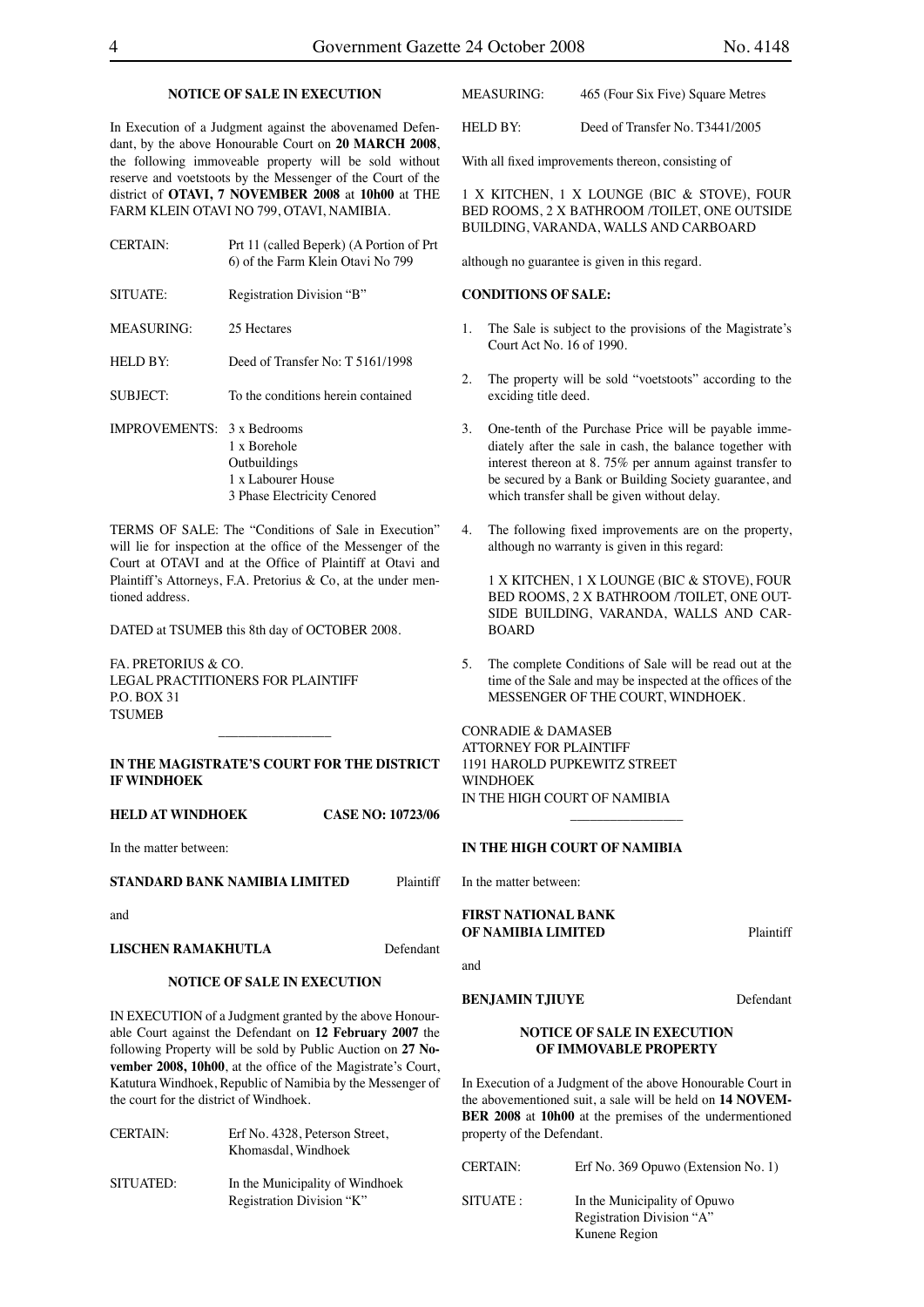The following improvements are on the property (although nothing in this respect is guaranteed).

#### 1 X LOUNGE, 1 X ENTRANCE, 1 X KITCHEN, 3 X BED-ROOMS, 1 X BATHROOM & W/C, SHOWER & W/C

- 1. The Sale is subject to provisions of the High Court Act No. 16 of 1990, as amended, and the property will be sold 'voetstoots" according to the existing title deed.
- 2. The property shall be sold by the Deputy Sheriff of OPUWO to the highest bidder.
- 3. 10% of the purchase price is to be paid in cash on the date of the sale, the balance together with interest at a rate equal to the prime lending rate of the Plaintiff from time to time plus 5% as from the date of sale in execution to date of registration, both dates inclusive, is to be paid against transfer, to be secured by a Bank or Building Society or other acceptable guarantee to be furnished to the Deputy Sheriff within fourteen (14) days after the date of the sale in execution.
- 4. The complete Conditions of Sale will be read out at the time of the sale, but may be inspected beforehand at the offices of the Deputy Sheriff or First National Bank Windhoek or at the offices of the Plaintiff's Attorneys at the undermentioned address.

DATED at WINDHOEK on this 23rd day of SEPTEMBER 2008.

T J A LOUW THEUNISSEN, LOUW & PARTNERS SCHÜTZEN HAUS, NO. 1 SCHÜTZEN STREET WINDHOEK, NAMIBIA

**IN THE HIGH COURT OF NAMIBIA CASE NO: (P) I 2066/2008**

 $\overline{\phantom{a}}$  , which is a set of the set of the set of the set of the set of the set of the set of the set of the set of the set of the set of the set of the set of the set of the set of the set of the set of the set of th

In the matter between:

**STANDARD BANK NAMIBIA LIMITED** Plaintiff

and

**MARK PIENAAR** First Defendant **MUCHELL-ANN PIENAAR** Second Defendant

#### **NOTICE OF SALE IN EXECUTION**

IN EXECUTION of a judgment granted by the above Honourable Court on **4 AUGUST 2008**, the following immovable property will be sold without reserve and "voetstoots" by the Deputy Sheriff for the district of **WINDHOEK** on **THURS-DAY, 27 NOVEMBER 2008** at **12h00** in front of the undermentioned dwelling:

| <b>CERTAIN:</b> | Erf No. 1609 (A Portion of Erf No.<br>1483), Hochlandpark                     |
|-----------------|-------------------------------------------------------------------------------|
| SITUATE:        | In the Municipality of Windhoek<br>Registration Division "K"<br>Khomas Region |

| MEASURING:                           | 720 (seven two nil) square meters                                                                                                                                             |
|--------------------------------------|-------------------------------------------------------------------------------------------------------------------------------------------------------------------------------|
| HELD BY:                             | Deed of Transfer No. T 2153/2004                                                                                                                                              |
| <b>SUBJECT:</b>                      | To the conditions therein contained                                                                                                                                           |
| <b>IMPROVEMENTS:</b> 1 x dining room | 1 x lounge<br>1 x kitchen<br>2 x bedrooms<br>1 x bathroom (bath, toilet, washbasin)<br>1 x study<br>1 x main bedroom en suite (shower,<br>toilet, washbasin)<br>double garage |
|                                      |                                                                                                                                                                               |

The "Conditions of Sale in Execution" will lie for inspection at the office of the Deputy Sheriff, Windhoek and at the Plaintiff's Legal Practitioners, Behrens & Pfeiffer, at the under-mentioned address.

DATED at WINDHOEK on this 14th day of OCTOBER 2008.

BEHRENS & PFEIFFER R.P. BEHRENS LEGAL PRACTITIONER FOR PLAINTIFF 2ND FLOOR, SUITE 203 MAERUA PARK BLDG. CENTAURUS ROAD WINDHOEK

#### **IN THE HIGH COURT OF NAMIBIA CASE NO: (P) I 812/2008**

 $\overline{\phantom{a}}$  , which is a set of the set of the set of the set of the set of the set of the set of the set of the set of the set of the set of the set of the set of the set of the set of the set of the set of the set of th

In the matter between:

#### **STANDARD BANK NAMIBIA LIMITED** Plaintiff

and

#### **LIHESTIE LUAN HOCKEY** First Defendant **DENNIS BERTRAM HOCKEY** Second Defendant

#### **NOTICE OF SALE IN EXECUTION**

IN EXECUTION of a judgment granted by the above Honourable Court on **30 May 2008**, the following immovable property will be sold by the Deputy Sheriff for the district of **Ondangwa** on **Tuesday, 25 November 2008** at **09h00** in front of the dwelling/house, Ondangwa, Republic of Namibia:

| <b>CERTAIN:</b>                  | Erf No. 849, ONDANGWA (Extension<br>No. 2)                            |
|----------------------------------|-----------------------------------------------------------------------|
| SITUATE:                         | In the town of Ondangwa<br>Registration Division "A"<br>Oshana Region |
| <b>MEASURING:</b>                | 450 (Four Five Nil) Square Metres                                     |
| HELD BY:                         | Deed of Transfer No. T5251/2002                                       |
| <b>SUBJECT:</b>                  | To the conditions therein contained                                   |
| <b>IMPROVEMENTS: 1 x Kitchen</b> | 1 x Lounge<br>2 x Bathrooms<br>3 x Bedrooms                           |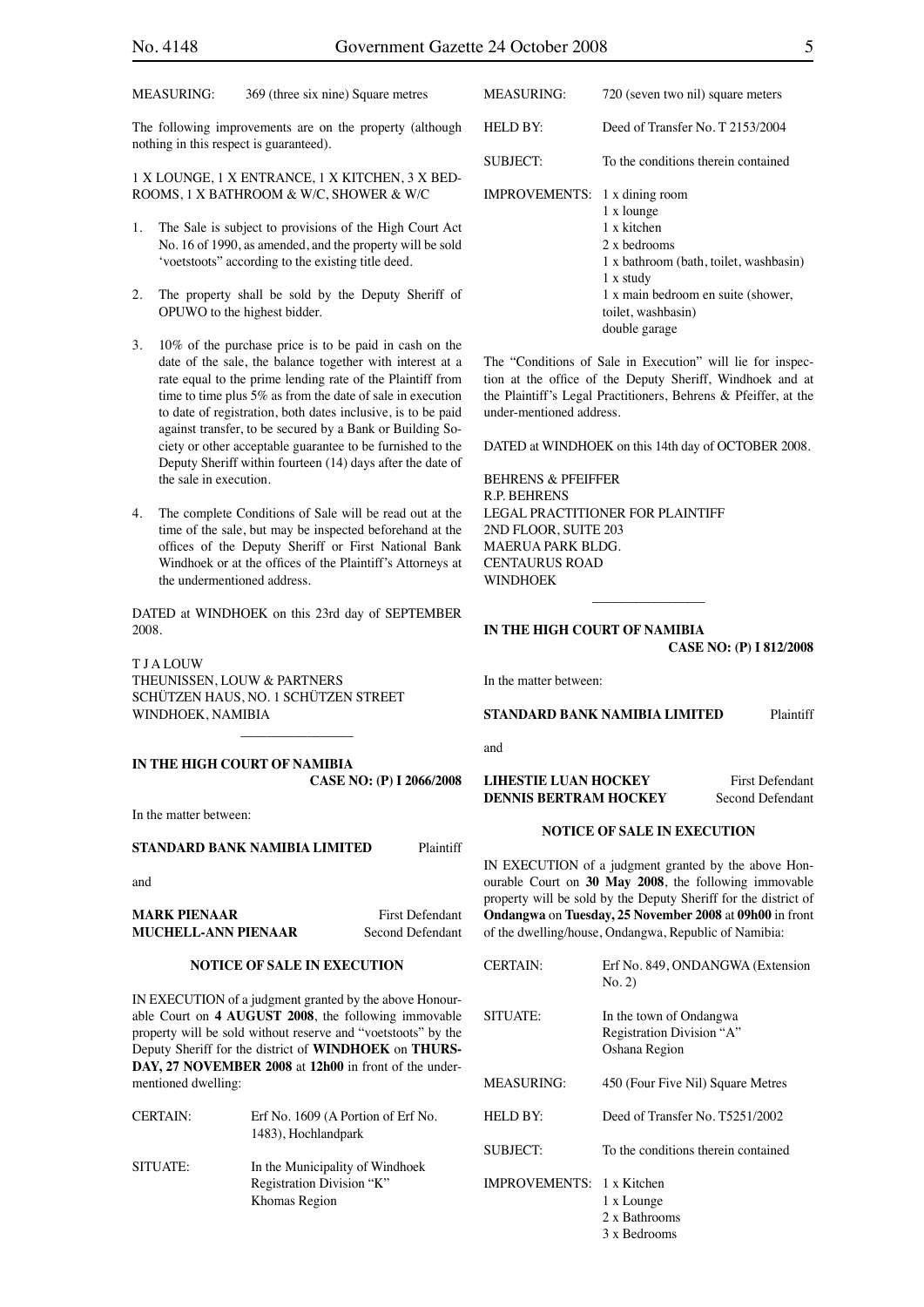The "Conditions of Sale in Execution" will lie for inspection at the office of the Deputy Sheriff, Ondangwa and at the Plaintiff's Legal Practitioners, Behrens & Pfeiffer, at the under-mentioned address.

DATED at WINDHOEK on this 14th day of OCTOBER 2008.

BEHRENS & PFEIFFER R.P. BEHRENS LEGAL PRACTITIONER FOR PLAINTIFF 2ND FLOOR, SUITE 203 MAERUA PARK BLDG. CENTAURUS ROAD WINDHOEK

#### **IN THE MAGISTRATE'S COURT FOR THE DISTRICT OF OTJIWARONGO**

 $\overline{\phantom{a}}$  , which is a set of the set of the set of the set of the set of the set of the set of the set of the set of the set of the set of the set of the set of the set of the set of the set of the set of the set of th

**HELD AT OTJIWARONGO CASE NO: 249/2008**

In the matter between:

#### **STANDARD BANK NAMIBIA LIMITED** Plaintiff

and

**PIETER ROMAN** Defendant

#### **NOTICE OF SALE IN EXECUTION**

IN EXECUTION of a judgment granted by the above Honourable Court on **5 JUNE 2008**, the following immovable property will be sold without reserve and "voetstoots" by the Messenger of the Court for the district of **OTJIWARONGO** on **FRIDAY, 14 NOVEMBER 2008** AT **10h00** IN FRONT OF THE UNDER-MENTIONED PROPERTY:

| In the Municipality of Otjiwarongo<br>Registration Division "D" |
|-----------------------------------------------------------------|
| 594 (five nine four) square metres                              |
| Deed of Transfer No. T 4407/1992                                |
|                                                                 |

IMPROVEMENTS: kitchen, 2 x toilets with shower, 1 x dining room and 3 x bedrooms

The "Conditions of Sale in Execution" will lie for inspection at the office of the Messenger of the Court, Otjiwarongo and the Plaintiff's Legal Practitioners, Behrens & Pfeiffer, at the under-mentioned address.

DATED at WINDHOEK on this 9th day of OCTOBER 2008.

 $\overline{\phantom{a}}$  , where  $\overline{\phantom{a}}$ 

BEHRENS & PFEIFFER PER: R.P. BEHRENS LEGAL PRACTITIONER FOR PLAINTIFF 2ND FLOOR, SUITE 203 MAERUA PARK BLDG. CENTAURUS ROAD WINDHOEK

### **IN THE HIGH COURT OF NAMIBIA**

**CASE No. I 2160/2008**

In the matter between:

**SWABOU INVESTMENTS (PTY) LIMITED** Plaintiff

and

**MONDESTUS PETRUS** First Defendant **CLORIA PETRUS** Second Defendant

#### **NOTICE OF SALE IN EXECUTION OF IMMOVABLE PROPERTY**

Pursuant to a Judgment of the above Honourable Court granted on **11 AUGUST 2008**, the following immovable property will be sold without reserve and voetstoots by the Deputy Sheriff of the District of **GROOTFONTEIN** on **11 NOVEMBER 2008**  at **10h30** at in front of the Magistrate's Court, Grootfontein.

| <b>CERTAIN</b>   | Erf No. 1634 (A Portion of Erf No.<br>1235) Omulunga, (Extension No. 2) |
|------------------|-------------------------------------------------------------------------|
| <b>SITUATE</b>   | In the Municipality of Grootfontein<br>Registration Division "B"        |
| <b>MEASURING</b> | 300 (three nil nil) Square Metres                                       |
| CONSISTING OF    | 1 Dwelling: 1 Lounge, 1 Kitchen,<br>2 Bedrooms, 1 Bathroom / W/C.       |

The "Conditions of "Sale-in-Execution" will lie for inspection at the office of the Deputy Sheriff at GROOTFONTEIN and at the Head Office of Plaintiff at WINDHOEK and Plaintiff's Attorneys, Fisher, Quarmby & Pfeifer, at the undermentioned address.

DATED at WINDHOEK this 22nd day of SEPTEMBER 2008.

G.S. McCULLOCH FISHER, QUARMBY & PFEIFER LEGAL PRACTITIONER FOR PLAINTIFF 108 SWABS BUILDING POST STREET MALL  $P$  O ROY 37 **WINDHOFK** 

#### **IN THE HIGH COURT OF NAMIBIA CASE NO. I 2328/2008**

 $\overline{\phantom{a}}$  , where  $\overline{\phantom{a}}$ 

In the matter between:

#### **SWABOU INVESTMENTS (PTY) LIMITED** Plaintiff

and

### **HILDEGARDT DAMASES** Defendant

#### **NOTICE OF SALE IN EXECUTION OF IMMOVABLE PROPERTY**

Pursuant to a Judgment of the above Honourable Court granted on **28 AUGUST 2008**, the following immovable property will be sold without reserve and voetstoots by the Deputy Sheriff of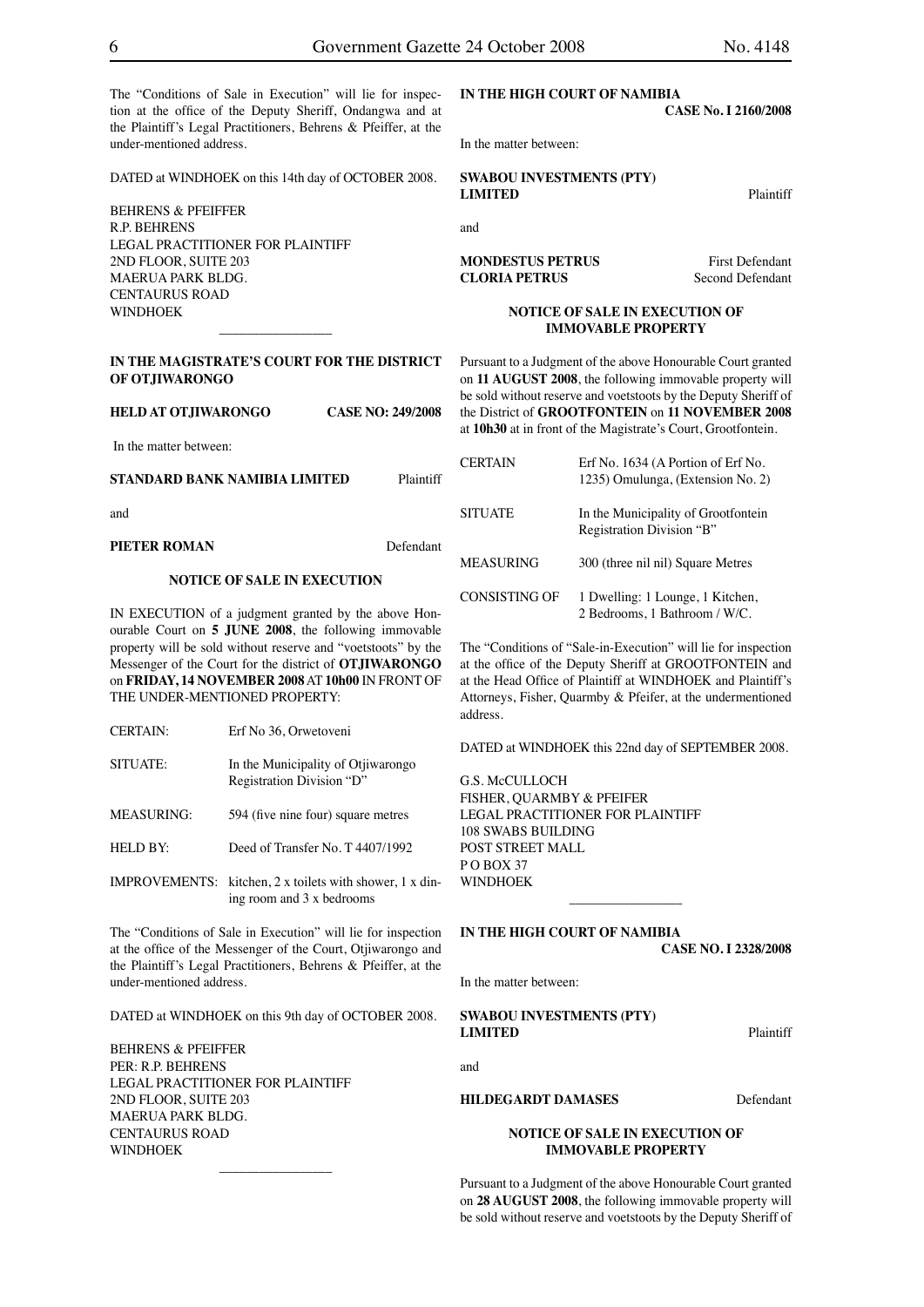the District of **GROOTFONTEIN** on **11 NOVEMBER 2008**  at **10h15** at in front of the Magistrate's Court, Grootfontein.

| <b>CERTAIN:</b>       | Erf No. 14, Omulunga                                                |
|-----------------------|---------------------------------------------------------------------|
| SITUATE:              | In the Municipality of Grootfontein<br>Registration Division "B"    |
| <b>MEASURING:</b>     | 574 (five seven four) Square Metres                                 |
| <b>CONSISTING OF:</b> | 1 Dwelling: 1 Lounge, 1 Kitchen,<br>3 Bedrooms, 1 Bathroom & 1 W/C. |

The "Conditions of "Sale-in-Execution" will lie for inspection at the office of the Deputy Sheriff at GROOTFONTEIN and at the Head Office of Plaintiff at WINDHOEK and Plaintiff's Attorneys, Fisher, Quarmby & Pfeifer, at the undermentioned address.

DATED at WINDHOEK this 22nd day of SEPTEMBER 2008.

G.S. McCULLOCH FISHER, QUARMBY & PFEIFER LEGAL PRACTITIONER FOR PLAINTIFF 108 SWABS BUILDING POST STREET MALL PO BOX 37 WINDHOEK

#### **IN THE HIGH COURT OF NAMIBIA**

| In the matter between:                     |                                            |
|--------------------------------------------|--------------------------------------------|
| <b>SWABOU BANK LIMITED</b>                 | Plaintiff                                  |
| and                                        |                                            |
| <b>FESTUS APRIL</b><br><b>MARTHA APRIL</b> | <b>First Defendant</b><br>Second Defendant |

\_\_\_\_\_\_\_\_\_\_\_\_\_\_\_\_\_

#### **NOTICE OF SALE IN EXECUTION OF IMMOVABLE PROPERTY**

Pursuant to a Judgment of the above Honourable Court granted on **5 November 2004**, the following immovable property will be sold without reserve and voetstoots by the Deputy Sheriff of the District of **GOBABIS** on **14 NOVEMBER 2008** at **10h00** at Erf No. 1031, Epako (Extension No. 2) Gobabis.

| <b>CERTAIN:</b>       | Erf No. 1031, Epako (Extension No. 2)                                  |
|-----------------------|------------------------------------------------------------------------|
| SITUATE:              | In the Municipality of Gobabis<br>Registration Division "L"            |
| <b>MEASURING:</b>     | 594 (five nine four) Square Metres                                     |
| <b>CONSISTING OF:</b> | 1 Dwelling: 3 Bedrooms, 1 Kitchen,<br>1 Lounge, 1 Shower and Bathroom. |

The "Conditions of "Sale-in-Execution" will lie for inspection at the office of the Deputy Sheriff at GOBABIS and at the Head Office of Plaintiff at WINDHOEK and Plaintiff's Attorneys, Fisher, Quarmby & Pfeifer, at the undermentioned address.

DATED at WINDHOEK this 30th day of SEPTEMBER 2008.

G.S. McCULLOCH FISHER, QUARMBY & PFEIFER LEGAL PRACTITIONER FOR PLAINTIFF 108 SWABS BUILDING POST STREET MALL PO BOX 37 WINDHOEK

#### **IN THE HIGH COURT OF NAMIBIA**

**CASE No. I 3339/2007**

In the matter between:

#### **FIRST NATIONAL BANK OF NAMIBIA LIMITED** Plaintiff

and

#### **HAROLD MBUERE** Defendant

#### **NOTICE OF SALE IN EXECUTION OF IMMOVABLE PROPERTY**

\_\_\_\_\_\_\_\_\_\_\_\_\_\_\_\_\_

Pursuant to a Judgment of the above Honourable Court granted on **6 December 2007**, the following immovable property will be sold without reserve and voetstoots by the Deputy Sheriff of the District of **WINDHOEK** on **11 November 2008** at **11h00**  at Erf No. 391, Tuba Street, (Extension No. 1), Wanaheda, Windhoek.

| <b>CASE No. I 2026/2004</b>         | <b>CERTAIN:</b>       | Erf No. 391, Wanaheda, (Extension 1)                                          |
|-------------------------------------|-----------------------|-------------------------------------------------------------------------------|
| <b>Plaintiff</b>                    | SITUATE:              | In the Municipality of Windhoek<br>Registration Division "K"<br>Khomas Region |
|                                     | <b>MEASURING:</b>     | 312 (three one two) Square Metres                                             |
| First Defendant<br>Second Defendant | <b>CONSISTING OF:</b> | 1 Dwelling: 1 Lounge, 1 Kitchen,<br>2 Bedrooms, 1 Shower & 1 Water<br>Closet  |

The "Conditions of "Sale-in-Execution" will lie for inspection at the office of the Deputy Sheriff at WINDHOEK and at the Head Office of Plaintiff at WINDHOEK and Plaintiff's Attorneys, Fisher, Quarmby & Pfeifer, at the undermentioned address.

DATED at WINDHOEK this 29th day of SEPTEMBER 2008

 $\overline{\phantom{a}}$  , where  $\overline{\phantom{a}}$ 

G.S. McCULLOCH FISHER, QUARMBY & PFEIFER LEGAL PRACTITIONER FOR PLAINTIFF 108 SWABS BUILDING POST STREET MALL  $P$  O BOX 37 WINDHOEK

#### **IN THE HIGH COURT OF NAMIBIA**

**CASE No. I 1907/2008**

In the matter between:

**FIRST NATIONAL BANK OF NAMIBIA LIMITED** Plaintiff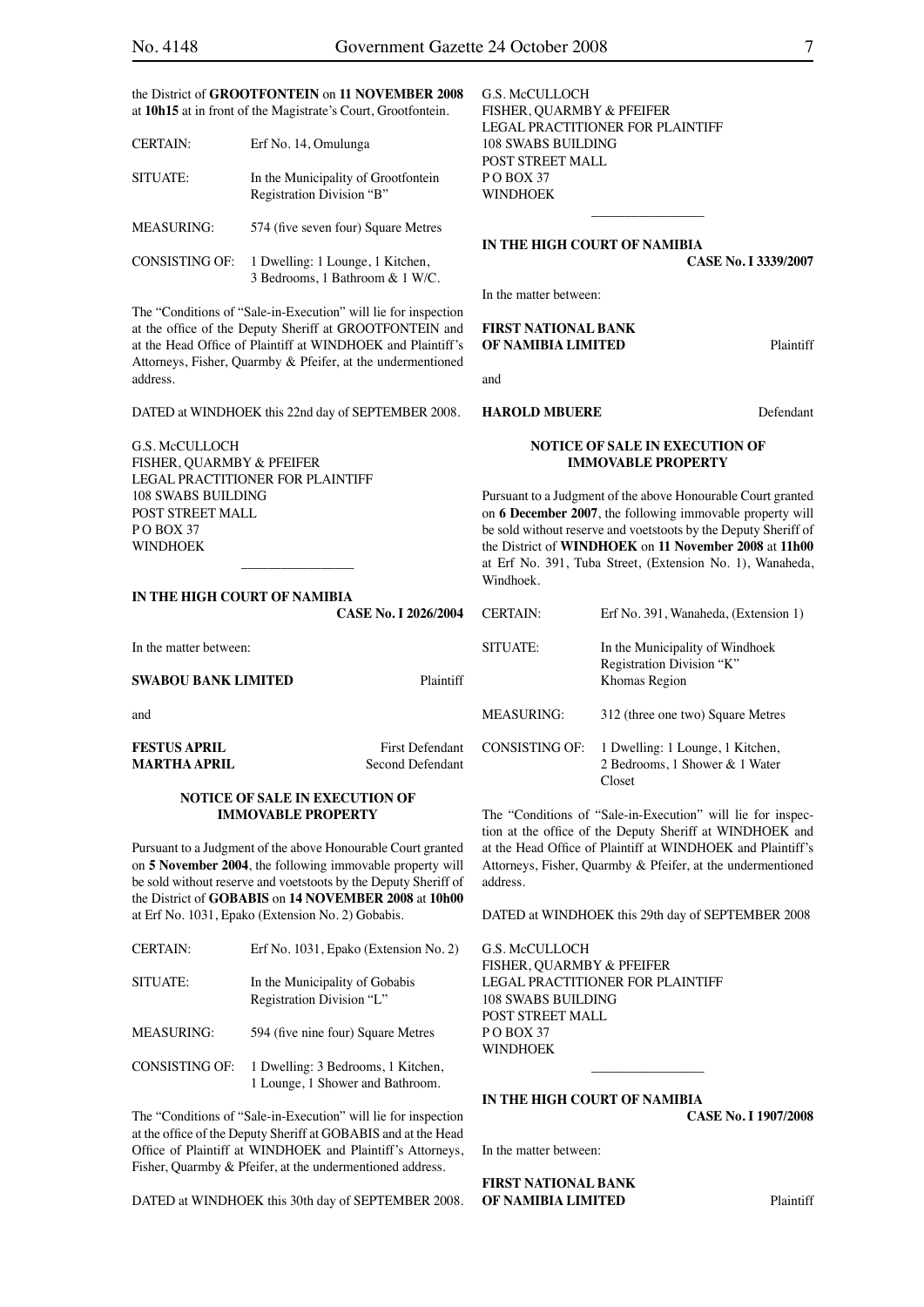| and                                                                        |           | SITUATE:   | In the Munici<br>Registration I    |
|----------------------------------------------------------------------------|-----------|------------|------------------------------------|
| <b>BENEDICTUS FRITZ STEPHANUS</b><br><b>NOTICE OF SALE IN EXECUTION OF</b> | Defendant | MEASURING: | 576 square m                       |
| <b>IMMOVABLE PROPERTY</b>                                                  |           | HELD:      | By virtue of I<br>-- - - - - - - - |

Pursuant to a Judgment of the above Honourable Court granted on **16 July 2008**, the following immovable property will be sold without reserve and voetstoots by the Deputy Sheriff of the District of **WALVIS BAY** on **14 November 2008** at **10h00**  at Section No. 23, Meersight Heights, Meersig, Walvis Bay.

| <b>CERTAIN:</b>   | Section No. 23 as shown and more fully<br>described on Sectional Plan No. 91/<br>2006 in the building or buildings known<br>as Meersight Heights |
|-------------------|--------------------------------------------------------------------------------------------------------------------------------------------------|
| SITUATE:          | at Meersig<br>In the Municipality of Walvis Bay<br>Erongo Region                                                                                 |
| <b>MEASURING:</b> | 108 (one nil eight) Square Metres                                                                                                                |
| CONSISTING OF:    | 1 Dwelling: 1 Lounge, 1 Kitchen,<br>3 Bedrooms, 1 Bathroom, 2 Showers,<br>2 Water Closets, 1 Dressing room and<br>1 Garage                       |

The "Conditions of "Sale-in-Execution" will lie for inspection at the office of the Deputy Sheriff at WALVIS BAY and at the Head Office of Plaintiff at WINDHOEK and Plaintiff's Attorneys, Fisher, Quarmby & Pfeifer, at the undermentioned address.

DATED at WINDHOEK this 2nd day of OCTOBER 2008

G.S. McCULLOCH FISHER, QUARMBY & PFEIFER LEGAL PRACTITIONER FOR PLAINTIFF 108 SWABS BUILDING POST STREET MALL PO BOX 37 WINDHOEK

**IN THE HIGH COURT OF NAMIBIA CASE NO: (P) I 1406/2008**

 $\overline{\phantom{a}}$  , which is a set of the set of the set of the set of the set of the set of the set of the set of the set of the set of the set of the set of the set of the set of the set of the set of the set of the set of th

In the matter between:

**SWABOU INVESTMENTS (PTY) LTD** Plaintiff

and

**THE EXECUTOR OF THE ESTATE LATE GERSON NTANDA MBENDEKA** Defendant

#### **NOTICE OF SALE IN EXECUTION**

IN THE EXECUTION of Judgment granted by the High Court of Namibia signed by the Registrar of the High Court of Namibia on **7 July 2008**, the following immovable property will be sold on **11 November 2008** at **10h00** at in front of the Magistrate's Court, **Grootfontein**.

CERTAIN: Erf No. 17, Omulunga

| SITUATE:   | In the Municipality of Grootfontein<br>Registration Division "B" |
|------------|------------------------------------------------------------------|
| MEASURING: | 576 square metres                                                |
| HELD:      | By virtue of Deed of Transfer<br>No. T 1808/1993                 |

THE PROPERTY CONSISTS OF: 2 bedrooms; kitchen; sitting room; 1 bedroom with toilet/shower. 1 toilet/bath. Outside: 1 garage, 1 small room with toilet/shower.

#### **CONDITIONS OF SALE:**

The Sale takes place subject to the Conditions of Sale, which can be inspected at the offices of the Deputy Sheriff, GROOT-FONTEIN.

DATED at WINDHOEK on 23 SEPTEMBER 2008

B J VAN DER MERWE VAN DER MERWE-GREEFF INC. PLAINTIFF'S LEGAL PRACTITIONERS 20 BISMARCK STREET, WINDHOEK

#### **IN THE HIGH COURT OF NAMIBIA CASE NO: (P) I1261/2007**

 $\overline{\phantom{a}}$  , which is a set of the set of the set of the set of the set of the set of the set of the set of the set of the set of the set of the set of the set of the set of the set of the set of the set of the set of th

In the matter between:

**SWABOU INVESTMENTS (PTY) LTD** Plaintiff

and

#### **THE EXECUTOR OF THE ESTATE LATE GRACE LIKANDO** Defendant

#### **NOTICE OF SALE IN EXECUTION**

IN THE EXECUTION of Judgment granted by the High Court of Namibia signed by the Registrar of the High Court of Namibia on **25 June 2007**, the following immovable property will be sold on **14 November 2008** at **l0h00** at the following erf:

| CERTAIN:   | Erf No. $2220$ (a portion of Erf 1996),<br>Katima Mulilo (Extension 7) |
|------------|------------------------------------------------------------------------|
| SITUATE:   | In the Town of Katima Mulilo<br>Registration Division "B"              |
| MEASURING: | 620 square metres                                                      |
| HEI D RY·  | Deed of Transfer Number T 420/2000                                     |
| SUBJECT:   | To the conditions therein contained                                    |

THE PROPERTY CONSISTS OF: 3 bedrooms, sitting room, kitchen, 1 bathroom, carport.

#### **CONDITIONS OF SALE:**

The Sale takes place subject to the Conditions of Sale, which can be inspected at the offices of the Deputy Sheriff, KATIMA MULILO.

DATED at WINDHOEK on 10 OCTOBER 2008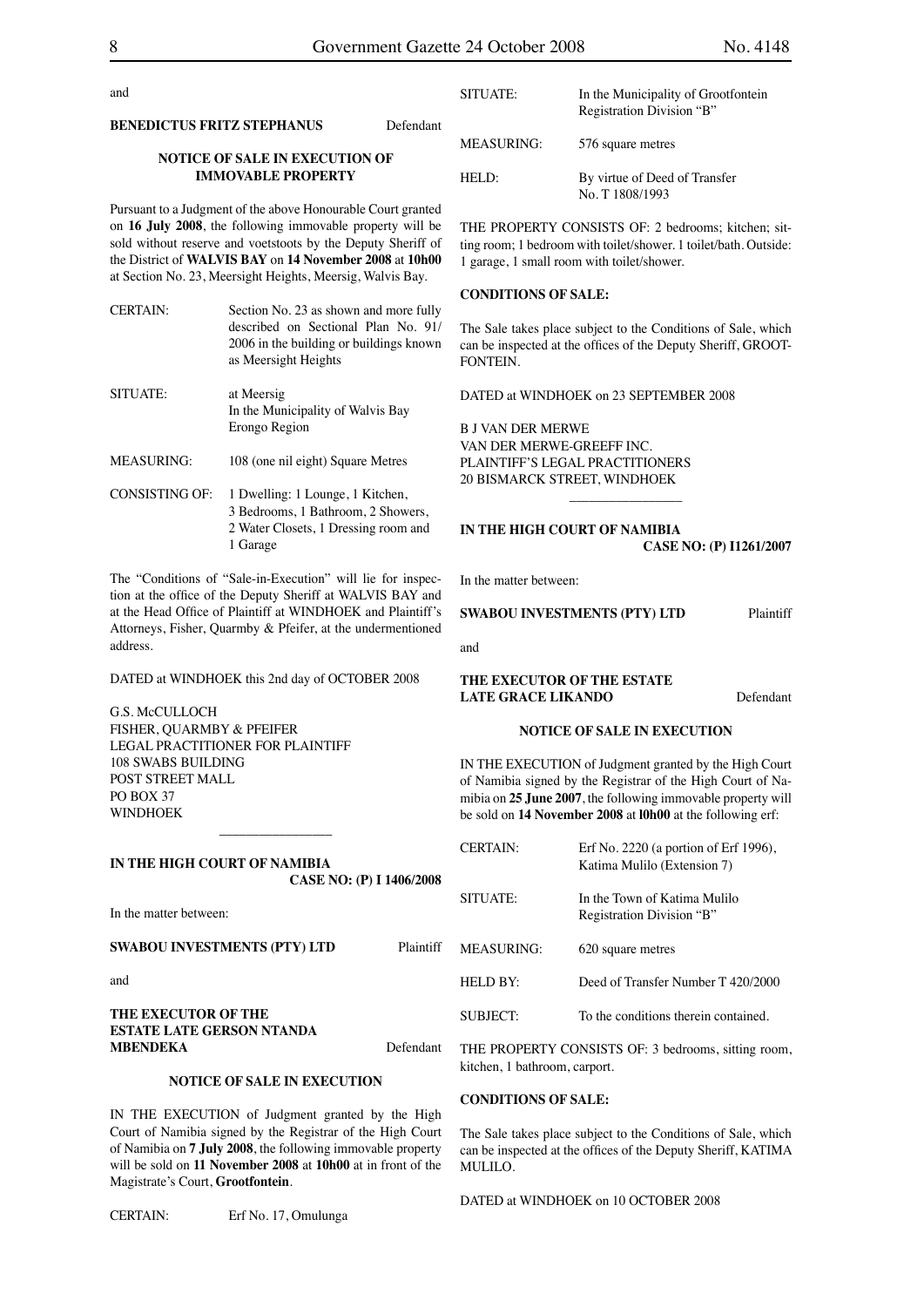| ×<br>v. | ٦            | I      |  |
|---------|--------------|--------|--|
|         | I<br>۰,<br>٠ | I<br>I |  |

| B J VAN DER MERWE<br>VAN DER MERWE-GREEFF INC.                                                                           |                                            | 5.  |                                                        | The sale will be in Namibian Dollars and no bid less than<br>N\$1,00 (ONE NAMIBIAN DOLLAR) will be accepted. |
|--------------------------------------------------------------------------------------------------------------------------|--------------------------------------------|-----|--------------------------------------------------------|--------------------------------------------------------------------------------------------------------------|
| PLAINTIFFS LEGAL PRACTITIONERS<br><b>20 BISMARCK STREET</b><br>POBOX 2356                                                |                                            |     | DATED at WINDHOEK on 11 SEPTEMBER 2008.                |                                                                                                              |
| WINDHOEK                                                                                                                 |                                            |     | VAN DER MERWE-GREEFF INC.<br><b>20 BISMARCK STREET</b> | ATTORNEYS FOR PLAINTIFF / EXECUTION CREDITOR                                                                 |
| <b>OF WINDHOEK</b>                                                                                                       | IN THE MAGISTRATE'S COURT FOR THE DISTRICT |     | <b>WINDHOEK</b>                                        |                                                                                                              |
| <b>HELD AT WINDHOEK</b>                                                                                                  | <b>CASE NO: 1174 OF 2008</b>               |     | <b>OF WINDHOEK</b>                                     | IN THE MAGISTRATE'S COURT FOR THE DISTRICT                                                                   |
| In the matter between:                                                                                                   |                                            |     | <b>HELD AT WINDHOEK</b>                                | <b>CASE NO: 4684 OF 2007</b>                                                                                 |
| <b>BODY CORPORATE OF</b><br><b>FISHER'S COURT</b>                                                                        | <b>Execution Creditor</b>                  |     | In the matter between:                                 |                                                                                                              |
| and                                                                                                                      |                                            |     | THE MUNICIPAL COUNCIL<br><b>OF WINDHOEK</b>            | <b>Execution Creditor</b>                                                                                    |
| <b>HELENA NEKOME</b><br><b>MANDEVHU</b>                                                                                  | <b>Execution Debtor</b>                    | and |                                                        |                                                                                                              |
| <b>NOTICE OF SALE IN EXECUTION</b>                                                                                       |                                            |     | PIET TJEKURI                                           | <b>Execution Debtor</b>                                                                                      |
| IN EXECUTION of a Judgment granted by the above Honour-<br>able Court against the Execution Debtor on 11 April 2008,     |                                            |     | <b>NOTICE OF SALE IN EXECUTION</b>                     |                                                                                                              |
| der Cellerature and antibilities and the antibiour control of the INITENTONIC Celleration of control header three Heaven |                                            |     |                                                        |                                                                                                              |

IN EXECUTION of a Judgment granted by the above Honourable Court against the Execution Debtor on 1**6 August 2007,**  the following property will be sold by public auction on **6 November 2008**, at **10h00** by the Messenger of the Court for the district of **Windhoek** in front of the Magistrate's Court, Mungunda Street, Katutura, Windhoek:

| <b>CERTAIN ERF:</b> | Erf 798, Katutura, 9 Tjikati Street,<br>Windhoek             |
|---------------------|--------------------------------------------------------------|
| SITUATE:            | In the Municipality of Windhoek<br>Registration Division "K" |
| <b>MEASURING:</b>   | $262m2$ (two hundred and sixty two<br>square metre)          |

Alleged improvements: 1 x Kitchen, 1 x Lounge, 2 x Bedrooms, 1 x Outside Bath/Toilet Combination, 1 x Shack.

#### **MAIN CONDITIONS OF SALE**

- 1. The Sale is subject to the provisions of the Magistrate's Court Act 32 of 1944, as amended.
- 2. The property will be sold "voetstoots" according to the existing title deed.
- 3. One tenth of the purchase price will be payable immediately after the Sale in cash, the balance against transfer to be secured by a bank or building society guarantee.
- 4. The complete conditions of Sale may be inspected at the office of the Messenger of the Court, Windhoek (Tel no: 248568) and at the Plaintiff's Attorneys' offices at the undermentioned address.
- 5. The sale will be in Namibian Dollars and no bid less than N\$1,00 (ONE NAMIBIAN DOLLAR) will be accepted.

DATED at WINDHOEK on 5 SEPTEMBER 2008.

the following property will be sold by public auction on **6 NOVEMBER 2008**, at **10h00** by the Messenger of the Court for the district of **Windhoek** in front of the Magistrate's Court, Mungunda Street, Katutura, Windhoek:

- (a) Section No. 52 as shown and more fully described on Section Plan No. 43/2004 in the building or buildings known as Fisher's Court, situate at Hochlandpark, in the Municipality of Windhoek of which Section the floor area, according to the said Sectional Plan, is 102 (one hundred and two) square metres in extent;
- (b) together with an undivided share in the common property in the land and building or buildings as shown and more fully described on the said Sectional Plan, apportioned to the said Section in accordance with the participation quota of the said Section specified in a Schedule endorsed on the said Sectional Plan and held under Certificate of Registered Sectional Title No. 43/2004 (52) (UNIT), dated 9 November 2004.

Alleged improvements: 1 x Kitchen (with build-in cupboards), 1 x Lounge, 3 x Bedrooms, 1 x 1/2 Bathroom, 1 x Bath/Toilet Combination.

#### **MAIN CONDITIONS OF SALE**

- 1. The Sale is subject to the provisions of the Magistrate's Court Act 32 of 1944, as amended.
- 2. The property will, be sold "voetstoots" according to the existing title deed.
- 3. One tenth of the purchase price will be payable immediately after the Sale in cash, the balance against transfer to be secured by a bank or building society guarantee.
- 4. The complete conditions of Sale may be inspected at the office of the Messenger of the Court, Windhoek (Tel no: 248568) and at the Plaintiffs Attorneys' offices at the undermentioned address.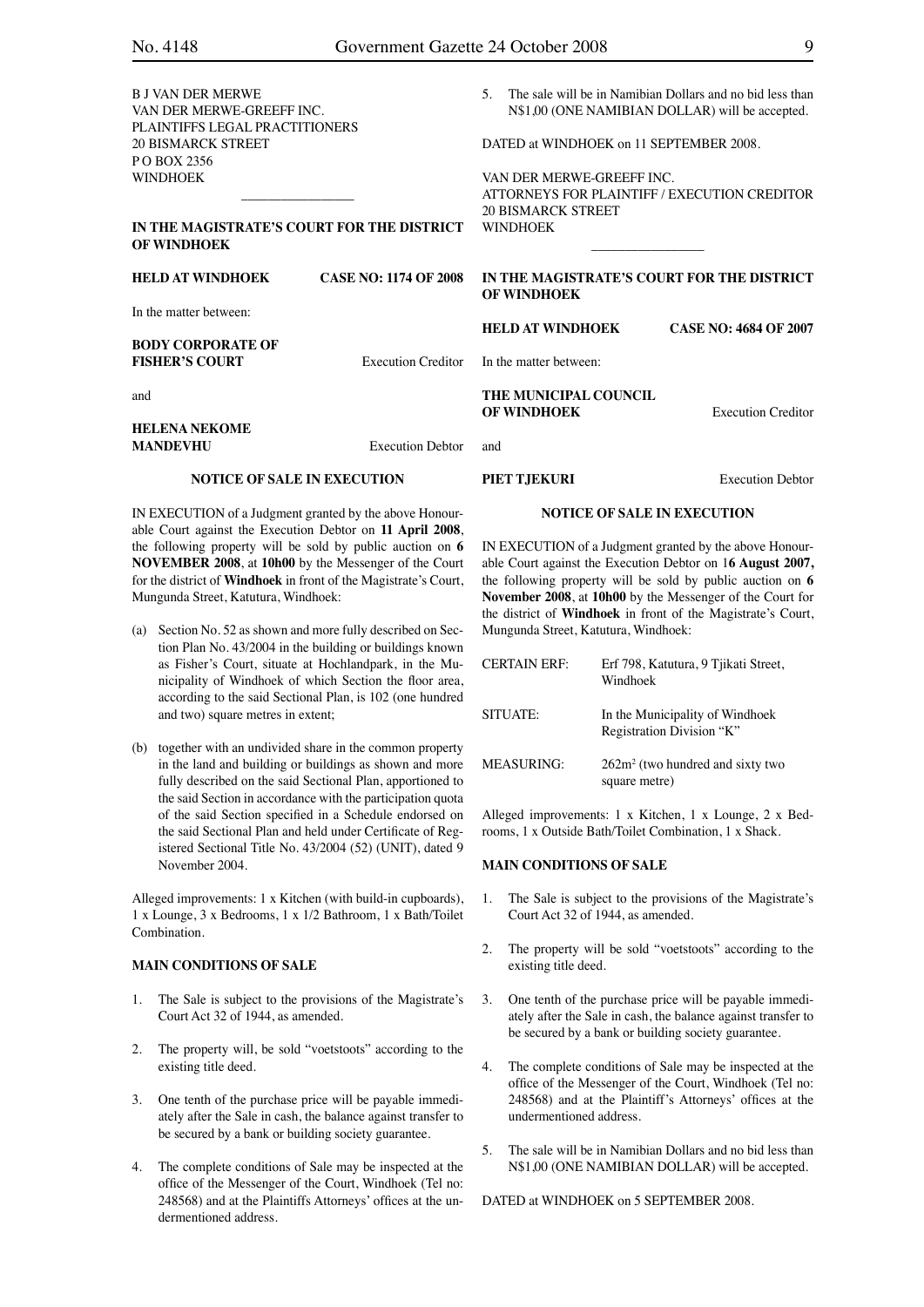VAN PER MERWE-GREEFF INC ATTORNEYS FOR PLAINTIFF / EXECUTION CREDITOR 20 BISMARCK STREET WINDHOEK

 $\overline{\phantom{a}}$  , where  $\overline{\phantom{a}}$ 

**IN THE HIGH COURT OF NAMIBIA CASE NO: (P) I 1346/2008**

In the matter between:

**SWABOU INVESTMENTS (PTY) LTD** Plaintiff

and

**THE EXECUTOR OF THE ESTATE LATE BRENDAH SITAMULAHO MUKENA** Defendant

#### **NOTICE OF SALE IN EXECUTION**

IN THE EXECUTION of Judgment granted by the High Court of Namibia signed by the Registrar of the High Court of Namibia on **25 June 2007**, the following immovable property will be sold on **14 November 2008** at **10h30** at the following erf:

CERTAIN: Erf No. 2334 (a portion of Erf 1997), Katima Mulilo (Extension No. 7) SITUATE: In the Municipality of Katima Mulilo Registration Division "B" MEASURING: 493 square metres HELD: By Deed of Transfer No T 3815/2000

SUBJECT: To the conditions therein contained.

THE PROPERTY CONSISTS OF: 2 bedrooms, kitchen, 1 bathroom, 1 lounge.

#### **CONDITIONS OF SALE:**

The Sale takes place subject to the Conditions of Sale, which can be inspected at the offices of the Deputy Sheriff, KATIMA MULILO.

DATED at WINDHOEK on 13 OCTOBER 2008

B J VAN DER MERWE VAN DER MERWE-GREEF INC. PLAINTIFF'S LEGAL PRACTITIONERS 20 BISMARCK STREET PO BOX 2356 WINDHOEK

#### **THE ALIENS ACT, 1937 NOTICE OF INTENTION OF CHANGE OF SURNAME**

 $\overline{\phantom{a}}$  , which is a set of the set of the set of the set of the set of the set of the set of the set of the set of the set of the set of the set of the set of the set of the set of the set of the set of the set of th

I, **USIKO AMUNYELA**, residing at Rundu and employed as a soldier, intend applying to the Minister of Home Affairs for authority under section 9 of the Aliens Act, 1937, to assume the surname **MUPETAMI** for the reasons that **MUPETAMI** is my father's surname.

I previously bore the name **USIKO AMUNYELA.**

Any person who objects to my assumption of the said surname of **MUPETAMI** should as soon as may be lodge his or her objection, in writing, with a statement of his or her reasons therefor, with the Magistrate of Windhoek.

**U. AMUNYELA P.O. BOX 2071 RUNDU**

#### **THE ALIENS ACT, 1937 NOTICE OF INTENTION OF CHANGE OF SURNAME**

 $\overline{\phantom{a}}$  , which is a set of the set of the set of the set of the set of the set of the set of the set of the set of the set of the set of the set of the set of the set of the set of the set of the set of the set of th

I, **ELIFAS NEKWIYU**, residing at Okuryangava, Katutura, Windhoek and employed as an electrician, intend applying to the Minister of Home Affairs for authority under section 9 of the Aliens Act, 1937, to assume the surname **DAVID** for the reasons that **DAVID** is my father's surname.

I previously bore the name **ELIFAS NEKWIYU.**

I intend also applying for authority to change the surname of my minor children **LEONARD NEKWIYU, MARIA NEKWIYU, JULIUS NEKWIYU, SAIMA NEKWIYU** and **DAVID NEKWIYU** to **DAVID.**

Any person who objects to our assumption of the said surname of **DAVID** should as soon as may be lodge his or her objection, in writing, with a statement of his or her reasons therefor, with the Magistrate of Windhoek.

#### **E. NEKWIYU P.O. BOX 209541 KATUTURA WINDHOEK**

#### **THE ALIENS ACT, 1937 NOTICE OF INTENTION OF CHANGE OF SURNAME**

 $\overline{\phantom{a}}$  , where the contract of the contract of the contract of the contract of the contract of the contract of the contract of the contract of the contract of the contract of the contract of the contract of the contr

I, **DAVID LUKAS**, residing at Ongha, Ohangwena Region and a pensioner, intend applying to the Minister of Home Affairs for authority under section 9 of the Aliens Act, 1937, to assume the surname **SHIMANDA** for the reasons that I want to use my father's surname.

I previously bore the name **DAVID LUKAS.**

Any person who objects to my assumption of the said surname of **SHIMANDA** should as soon as may be lodge his or her objection, in writing, with a statement of his or her reasons therefor, with the Magistrate of Windhoek.

**D. LUKAS P.O. BOX 2334 ONDANGWA**

#### **THE ALIENS ACT, 1937 NOTICE OF INTENTION OF CHANGE OF SURNAME**

 $\overline{\phantom{a}}$  , where  $\overline{\phantom{a}}$ 

I, **TIMOTEUS KONDJASHILI PAULUS**, residing at Oshikango, Immigration House No. 10 and employed as an immigration officer, intend applying to the Minister of Home Affairs for authority under section 9 of the Aliens Act, 1937, to assume the surname **SHOONGELENI** for the reasons that I want to use my father's surname, **SHOONGELENI** and not **PAULUS** as it is my father's name.

I previously bore the name **TIMOTEUS KONDJASHILI PAULUS.**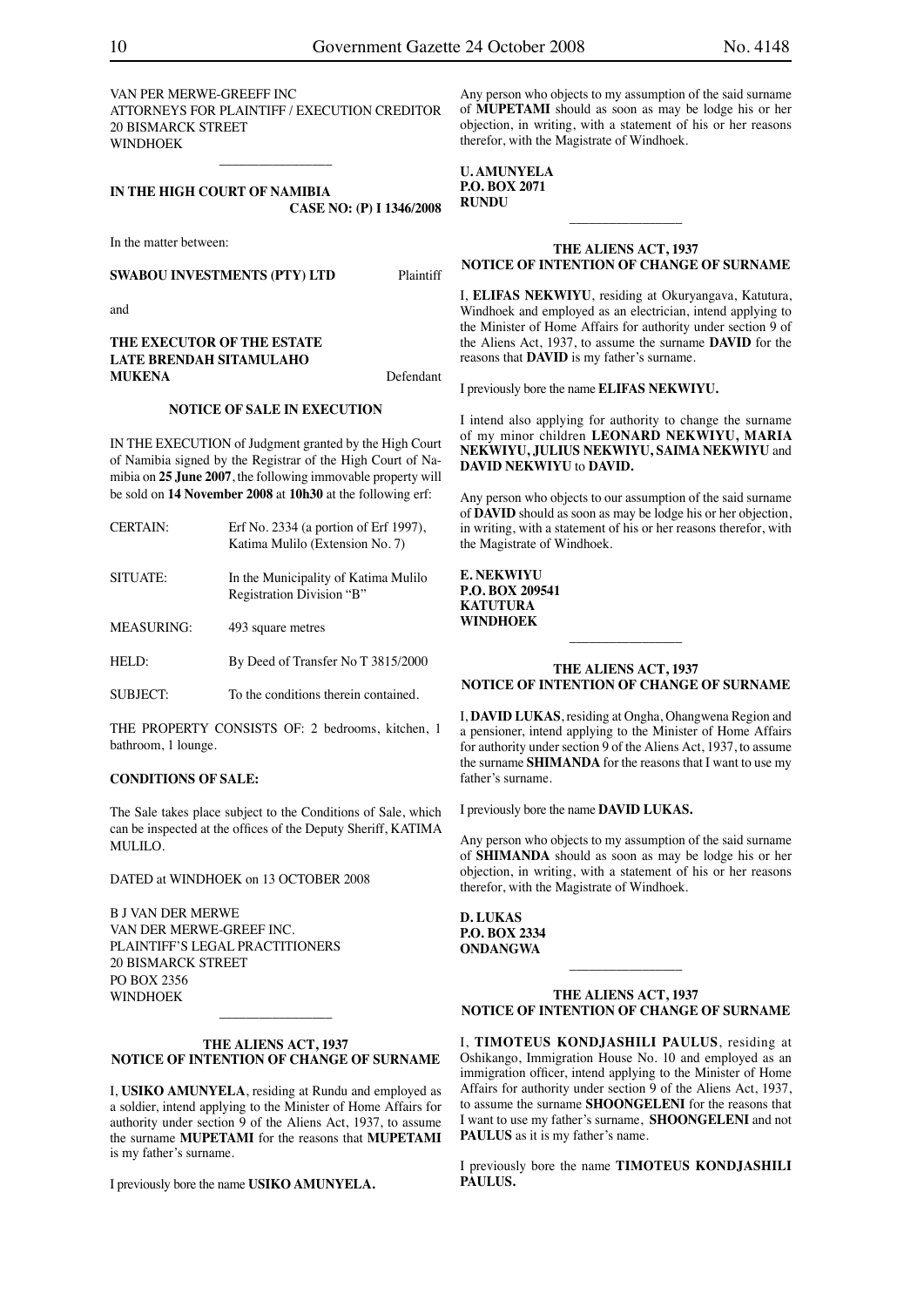#### **T.K. PAULUS PRIVATE BAG 2011 ONDANGWA**

#### **THE ALIENS ACT, 1937 NOTICE OF INTENTION OF CHANGE OF SURNAME**

\_\_\_\_\_\_\_\_\_\_\_\_\_\_\_\_\_

I, **LUCIA MATIAS**, residing at Oshiya-Shomatope, Oshikoto Region and unemployed, intend applying to the Minister of Home Affairs for authority under section 9 of the Aliens Act, 1937, to assume the surname **INDONGO** for the reasons that most of my documents have the surname of **INDONGO**.

I previously bore the name **LUCIA MATIAS.**

Any person who objects to my assumption of the said surname of **INDONGO** should as soon as may be lodge his or her objection, in writing, with a statement of his or her reasons therefor, with the Magistrate of Windhoek.

**L. MATIAS P.O. BOX 646 ONDANGWA**

#### **THE ALIENS ACT, 1937 NOTICE OF INTENTION OF CHANGE OF SURNAME**

\_\_\_\_\_\_\_\_\_\_\_\_\_\_\_\_\_

I, **PAULUS SAMUEL SIMON**, residing at Oniipa, Oshikoto Region and unemployed, intend applying to the Minister of Home Affairs for authority under section 9 of the Aliens Act, 1937, to assume the surname **GABRIEL** for the reasons that I was using my father's name as a surname instead of using his surname.

I previously bore the name **PAULUS SAMUEL SIMON.**

Any person who objects to my assumption of the said surname of **GABRIEL** should as soon as may be lodge his or her objection, in writing, with a statement of his or her reasons therefor, with the Magistrate of Windhoek.

**P. S. SIMON P.O. BOX 1186 ONDANGWA OSHIKOTO REGION**

#### **THE ALIENS ACT, 1937 NOTICE OF INTENTION OF CHANGE OF SURNAME**

\_\_\_\_\_\_\_\_\_\_\_\_\_\_\_\_\_

I, **MARTHA NDATOOLOMBA IIPINGE**, residing at Omusimboti, Oshana Region and employed as a teacher at Ondiyamante Combined School, intend applying to the Minister of Home Affairs for authority under section 9 of the Aliens Act, 1937, to assume the surname **KAPOLO** for the reasons that all my particulars bore that surname.

#### I previously bore the name **MARTHA NDATOOLOMBA IIPINGE.**

Any person who objects to my assumption of the said surname of **KAPOLO** should as soon as may be lodge his or her objection, in writing, with a statement of his or her reasons therefor, with the Magistrate of Windhoek.

**M. N. IIPINGE P.O. BOX 1770 ONDANGWA**

#### **THE ALIENS ACT, 1937 NOTICE OF INTENTION OF CHANGE OF SURNAME**

 $\overline{\phantom{a}}$  , where  $\overline{\phantom{a}}$ 

I, **AINA ERASTUS**, residing at Omappo Village and unemployed, intend applying to the Minister of Home Affairs for authority under section 9 of the Aliens Act, 1937, to assume the surname **IIYAMBO** for the reasons that **ERASTUS** is my father's first name.

I previously bore the name **AINA ERASTUS.**

Any person who objects to my assumption of the said surname of **IIYAMBO** should as soon as may be lodge his or her objection, in writing, with a statement of his or her reasons therefor, with the Magistrate of Windhoek.

**A. ERASTUS P.O. BOX 1700 OSHAKATI**

#### **THE ALIENS ACT, 1937 NOTICE OF INTENTION OF CHANGE OF SURNAME**

\_\_\_\_\_\_\_\_\_\_\_\_\_\_\_\_\_

I, **NIIPAYA ONESMUS**, residing at Erf 465, Ongava Street and employed as a driver, intend applying to the Minister of Home Affairs for authority under section 9 of the Aliens Act, 1937, to assume the surname **NIIPAYA** for the reasons that **ONESMUS** is my first name not my surname.

I previously bore the name **NIIPAYA ONESMUS.**

Any person who objects to my assumption of the said surname of **NIIPAYA** should as soon as may be lodge his or her objection, in writing, with a statement of his or her reasons therefor, with the Magistrate of Windhoek.

**N. ONESMUS P.O. BOX 60500 KATUTURA**

#### **THE ALIENS ACT, 1937 NOTICE OF INTENTION OF CHANGE OF SURNAME**

\_\_\_\_\_\_\_\_\_\_\_\_\_\_\_\_\_

I, **KRISTOFINA KALINASHO NANGHUWO**, residing at Lüderitz and employed as a scaler, intend applying to the Minister of Home Affairs for authority under section 9 of the Aliens Act, 1937, to assume the surname **JORAM** for the reasons that **NANGHUWO** is my father's nickname.

I previously bore the name **KRISTOFINA KALINASHO NANGHUWO.**

Any person who objects to my assumption of the said surname of **JORAM** should as soon as may be lodge his or her objection, in writing, with a statement of his or her reasons therefor, with the Magistrate of Windhoek.

#### **THE ALIENS ACT, 1937 NOTICE OF INTENTION OF CHANGE OF SURNAME**

 $\overline{\phantom{a}}$  , where  $\overline{\phantom{a}}$ 

I, **MARTHA FRIEDA NGHALIPO PAULUS**, residing at 401, 8de Laan, Otjomuise and unemployed, intend applying to the Minister of Home Affairs for authority under section 9 of the Aliens Act, 1937, to assume the surname **MARTIN** for the reasons that I want to use my father's surname.